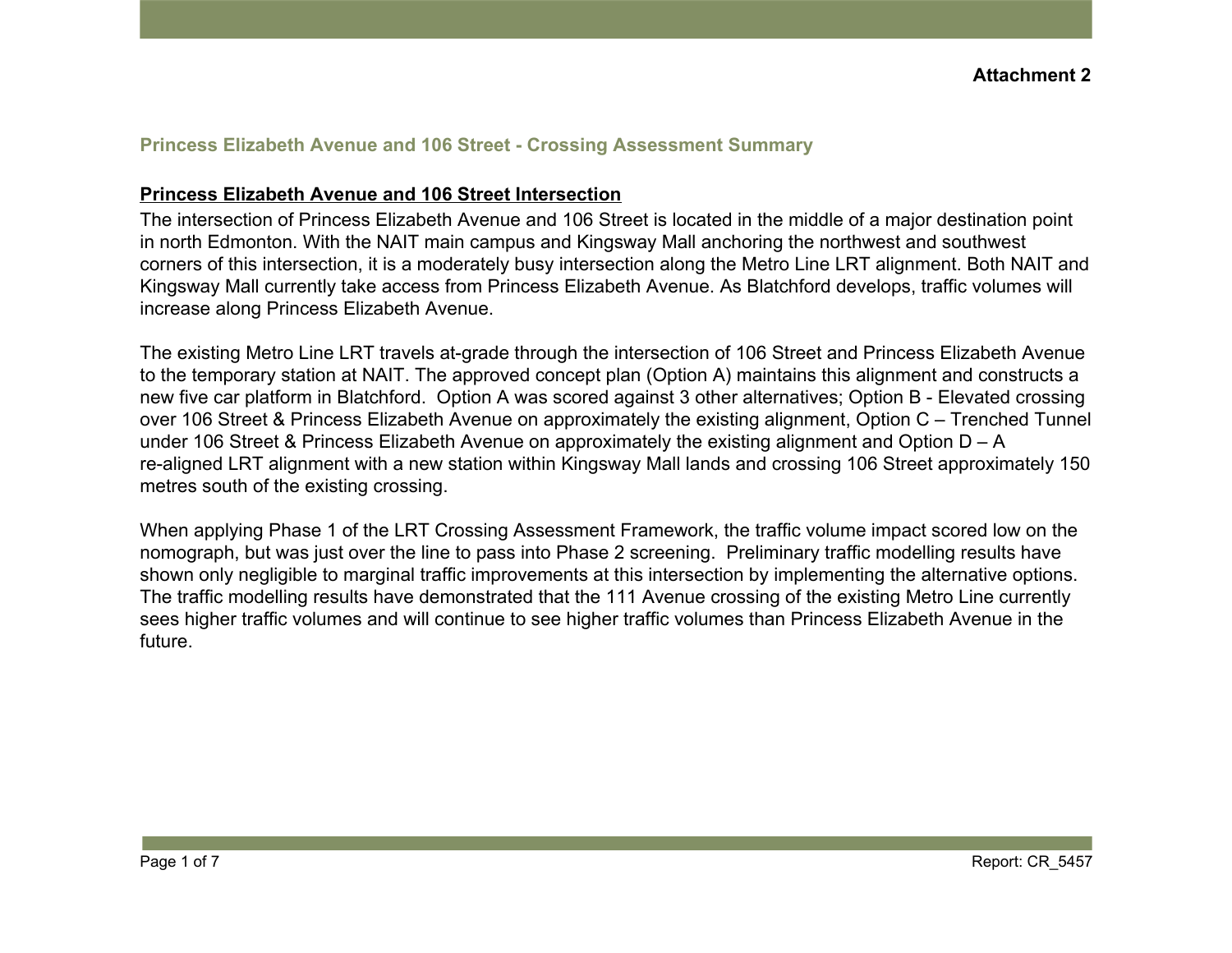

OPTION A – At-grade LRT on Existing Alignment (Status Quo)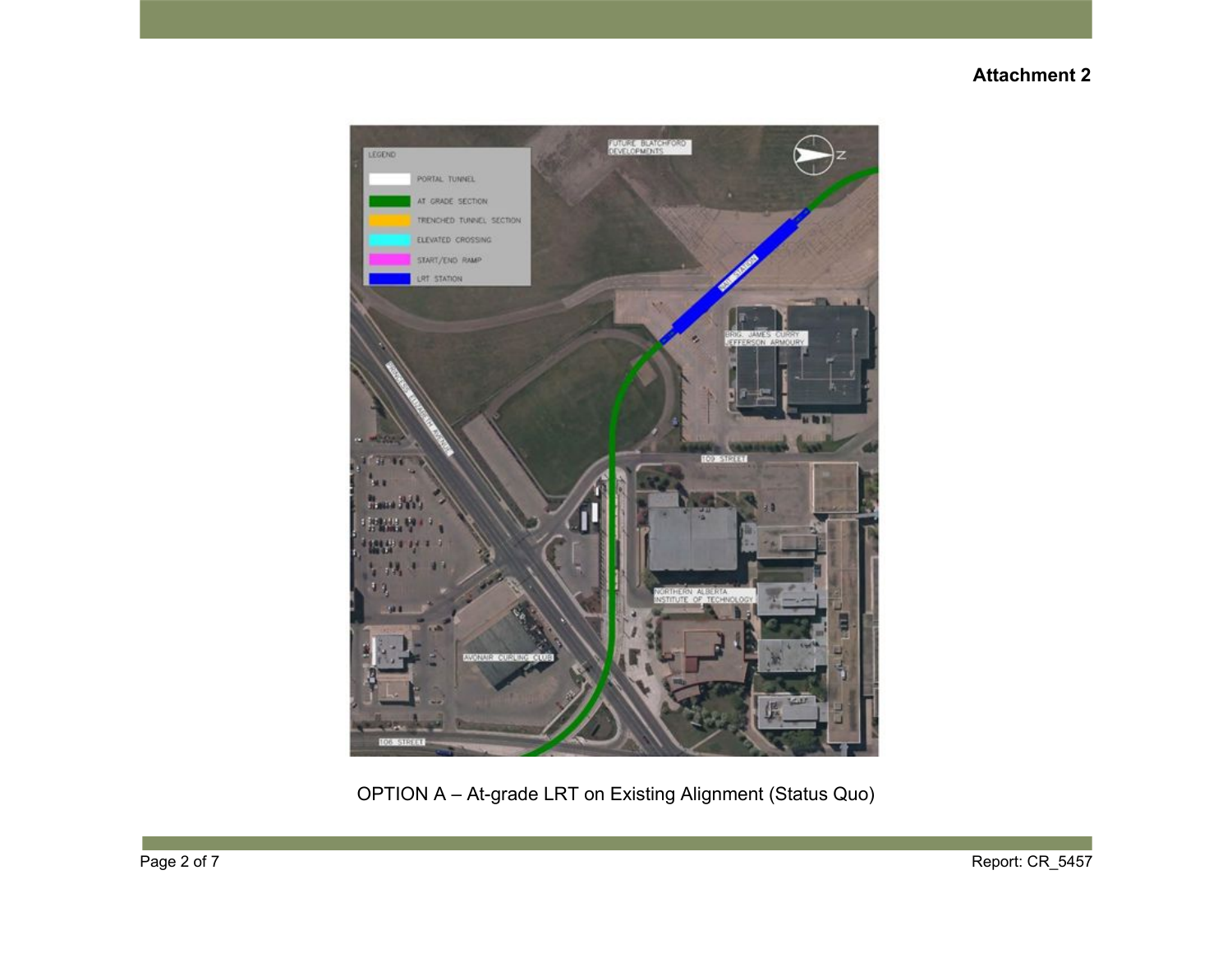

OPTION B – Elevated LRT on Existing Horizontal Alignment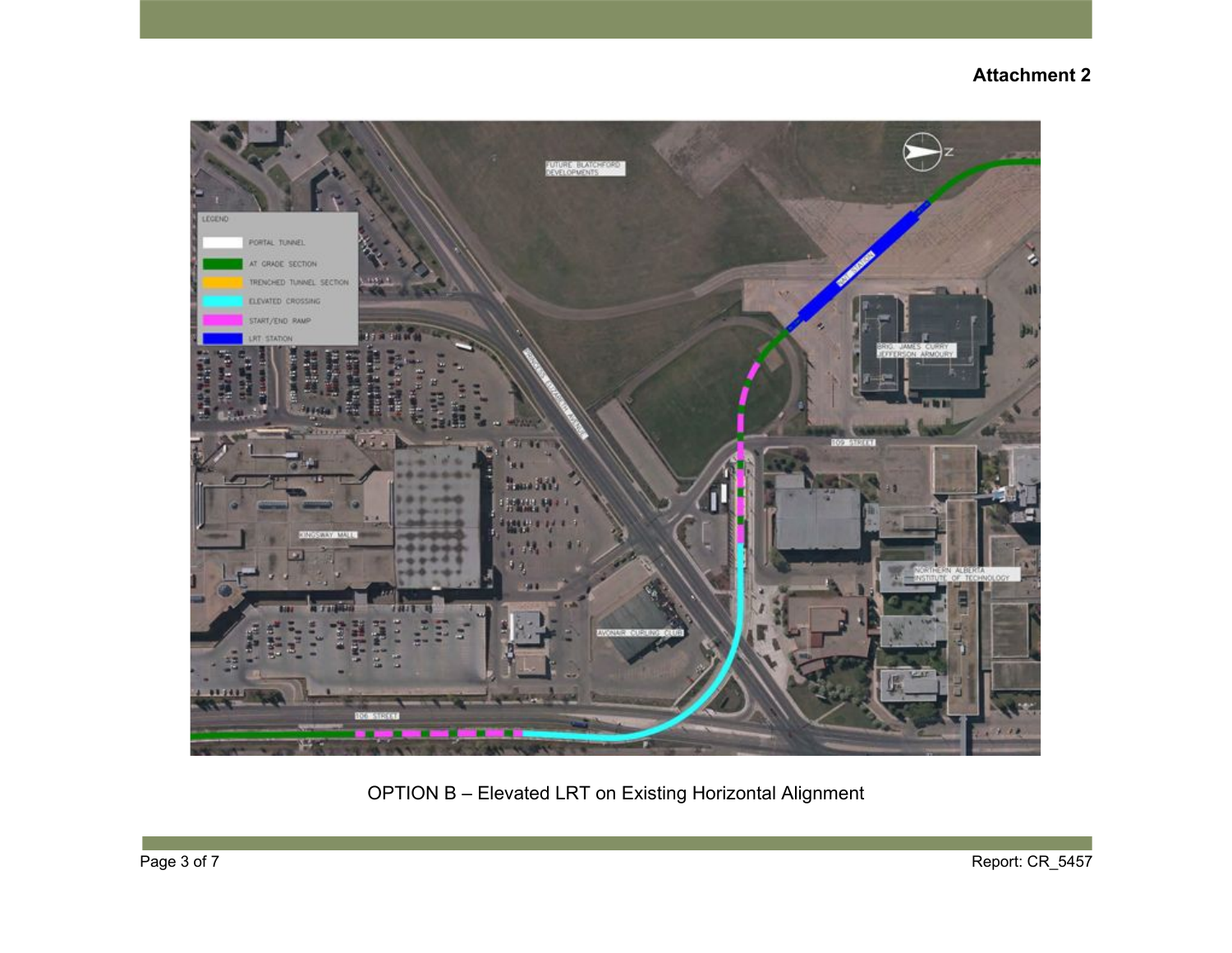

OPTION C – Trenched LRT on Existing Horizantal Alignment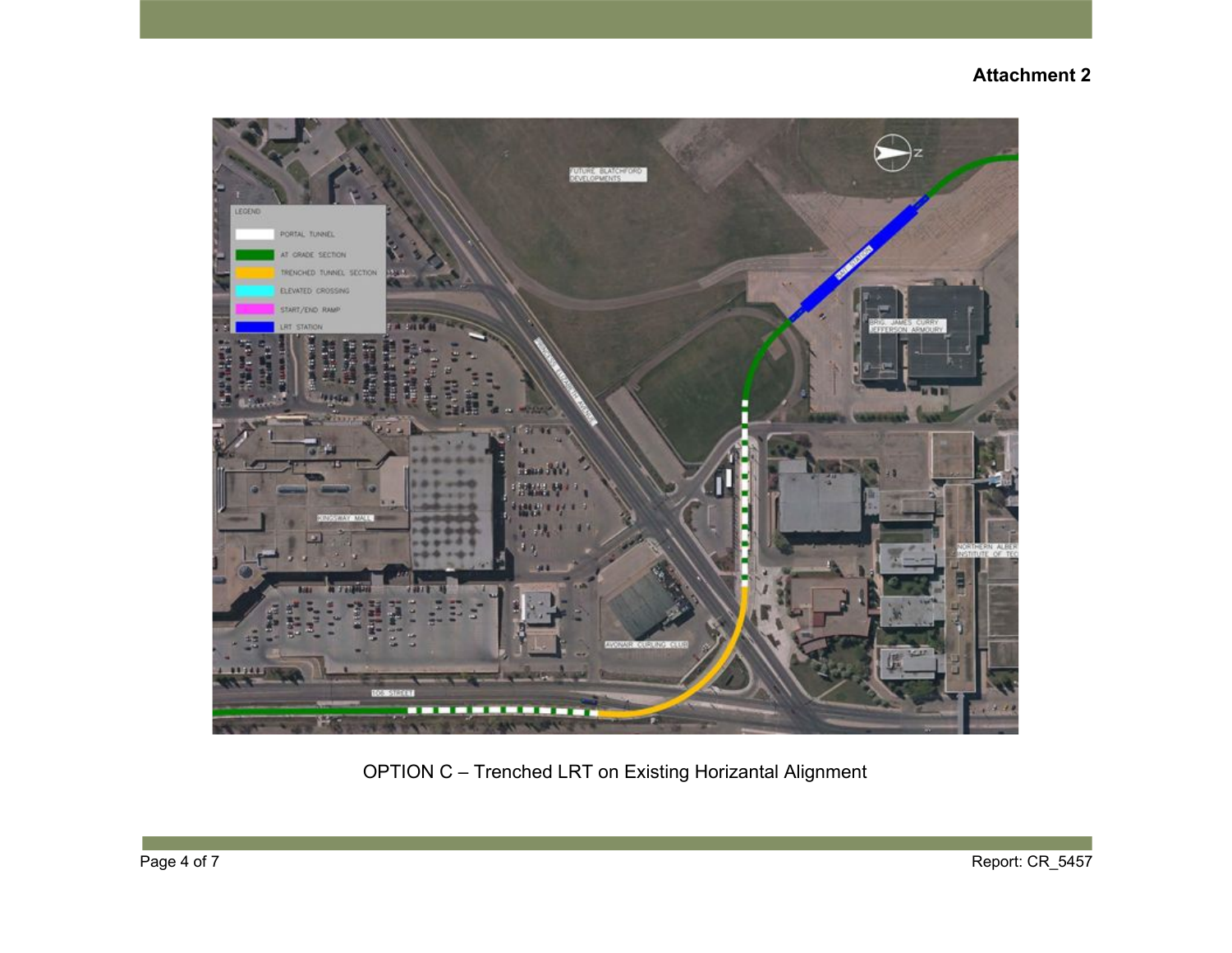

OPTION D – At-grade LRT With Additional Kingsway Station (Horizontal Realignment)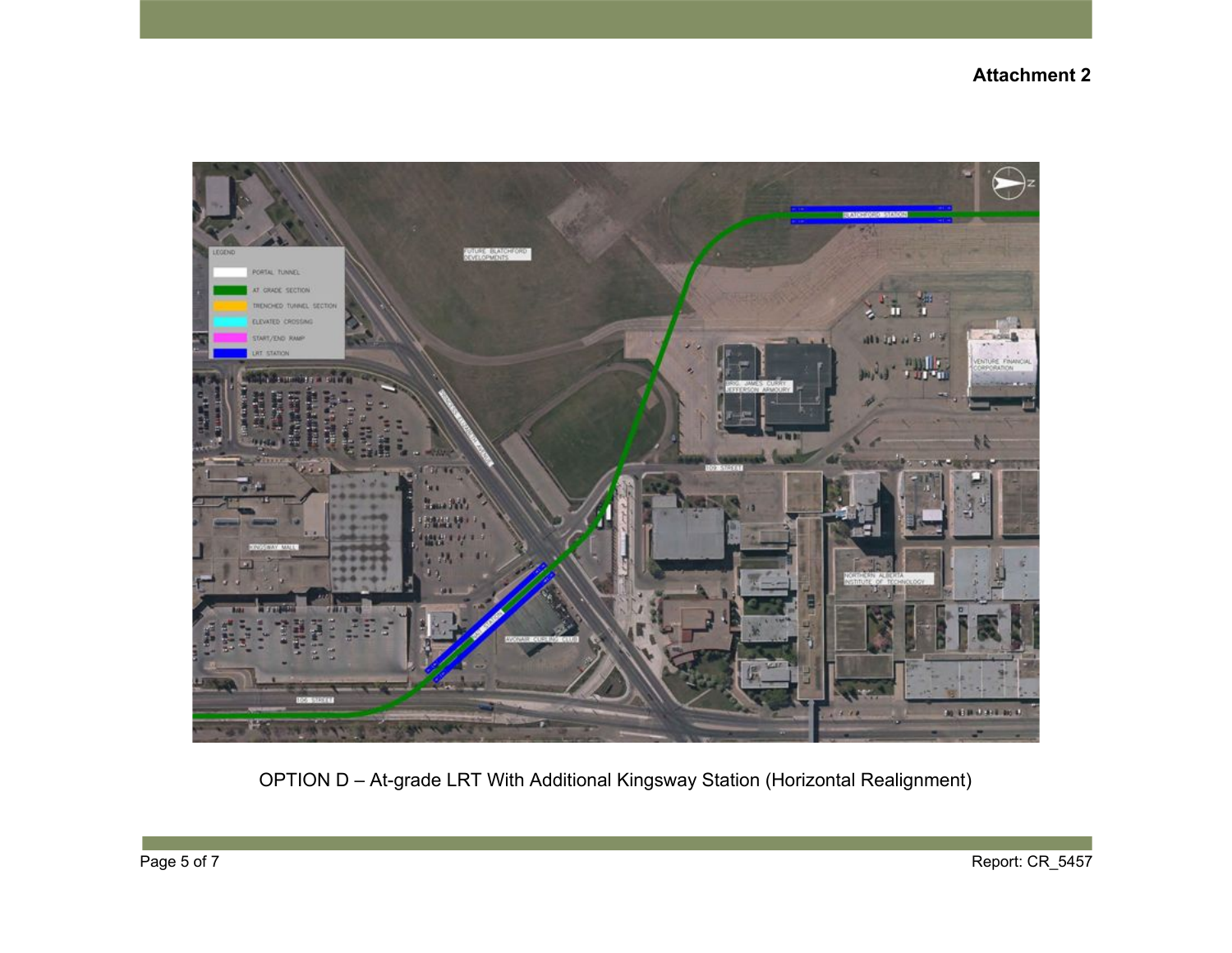The below table summarizes performance of the four design options in response to each of the assessment criteria.

|                                           | OPTION A - At-Grade LRT,<br><b>Current Alignment</b>                                                                                                                                                                                                                                                                                                                                                              | <b>OPTION B - Elevated</b><br><b>LRT Current Alignment</b> | <b>OPTION C - Trenched</b><br><b>Tunnel LRT, Current</b><br>Alignment | OPTION D - At-grade<br>with new Kingsway<br>Station, alignment 150m<br>south of intersection |  |  |
|-------------------------------------------|-------------------------------------------------------------------------------------------------------------------------------------------------------------------------------------------------------------------------------------------------------------------------------------------------------------------------------------------------------------------------------------------------------------------|------------------------------------------------------------|-----------------------------------------------------------------------|----------------------------------------------------------------------------------------------|--|--|
| Accessibility                             | VV                                                                                                                                                                                                                                                                                                                                                                                                                | $\checkmark$                                               | VV                                                                    | $\checkmark$                                                                                 |  |  |
|                                           | • As this location is a major hub consisting of commercial, residential and institutional land uses the probability<br>of the various transportation modes linking seamlessly at this location is very high for all criteria. Good access<br>to existing properties is maintained and links between LRT and all other modes is accommodated in all<br>options making this category a non-differentiator.          |                                                            |                                                                       |                                                                                              |  |  |
| <b>Network</b><br>Operations              | $\checkmark$                                                                                                                                                                                                                                                                                                                                                                                                      | VVV                                                        | VVV                                                                   | V                                                                                            |  |  |
|                                           | • Grade separated options scored highest in these criteria due to the fact that there may be a slight<br>improvement in intersection operations.<br>This intersection has seen improvements in operations with ongoing signaling refinements. Preliminary traffic<br>modelling results have demonstrated only negligible to marginal traffic improvements at this location offered<br>by the alternative options. |                                                            |                                                                       |                                                                                              |  |  |
| Urban Design<br>and Social<br>Environment | ンンン                                                                                                                                                                                                                                                                                                                                                                                                               | $\boldsymbol{\nu}$                                         | VV                                                                    | VV                                                                                           |  |  |
|                                           | Elevated guideway options are visually and physically more intrusive compared to an at-grade or trenched<br>LRT crossing. The at-grade option scored highest for this category due to the fit with adjacent land uses,<br>reduced barriers between communities, and public safety factors.                                                                                                                        |                                                            |                                                                       |                                                                                              |  |  |